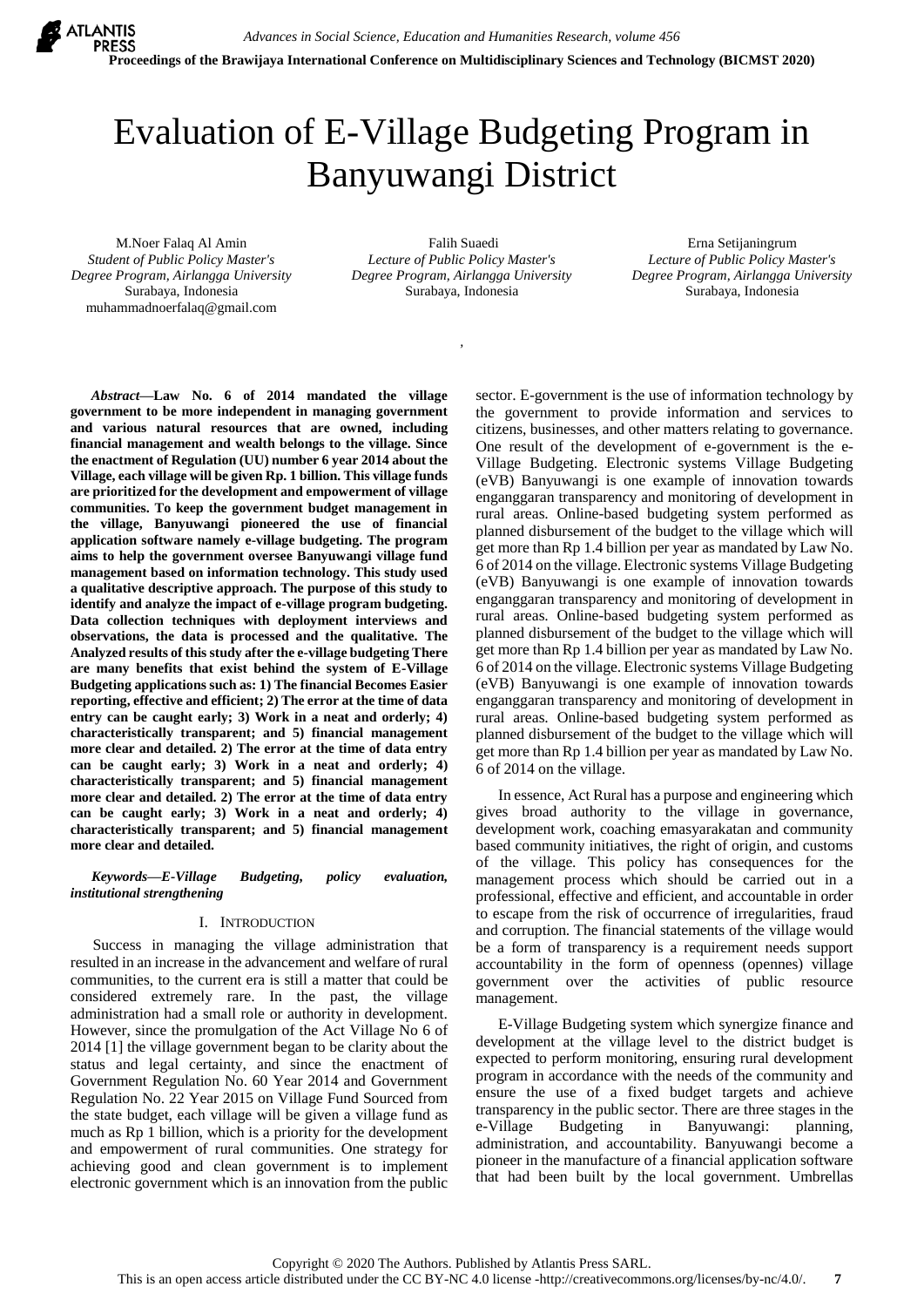Banyuwangi law for the implementation of the Act village very well and can be an example for other districts in Indonesia to implement the mandate of the Act Village. The use of e-Village Budgeting as well as preventive attitude of misappropriation of village funds with a view to giving empowerment to village officials. Specifically Banyuwangi have applied online through the electronic budgeting Budgeting Village since 2015 and has been implemented in 189 villages spread over 24 districts in Banyuwangi.

Monitoring the use of funds in the village, Banyuwangi regency government through the Department of Community Development make the village budgeting system integrated in the network or online order to the transparency of budgeting and monitoring of development in rural areas. Budgeting system is called E-Village Budgeting (E-VB) and E-Village Monitoring (E-VM). This system will synergize of finance and development at the village level to the district, that will create a harmony as well as to provide protection for the village so that the utilization of the budget could be effective and appropriate rules.

E-Village Budgeting program initiated by the government of Banyuwangi is a village fund governance system in Indonesia to Leverage the development of information technology to realize the village tranasparan fund management, accountable and modern. Given the fact that local governments banyuwangi is the pioneer in bringing governance modern village funds, it makes the researcher interested to know the implementation of E-Village program Budgeting and see the results of the implementation of this program.

# II. MATERIALS AND METHODS

# *A. Methods*

This study uses qualitative research in which qualitative research is a research-based natural conditions a person (Moleong, 2008). Qualitative studies explain a few things that have data plural. to reduce the data so that the data captured is not biased. The data will be biased will have an impact on the results of the data analysis. Data is an issue regarding the source of the data-source data obtained through the records obtained from the interview. Collecting data in this study was conducted using primary data and secondary data as support.

This study uses a single approach to evaluation of the after-only program according Finsterbusch and Motz to see the social exchange by George Caspar Homans. This approach is in depth of the focus of the phenomenon to be studied. Researchers will use this approach as a research instrument. In addition to seeing a variety of phenomena, this approach also as a tool to look at human behavior. To see the human behavior of this approach can be used by the observation that participate. Observations participate is also a research method.

# III. RESULTS AND DISCUSSION

# *A. Overview Impact*

Impact by JE. Hosio (2007), is a real change in behavior or attitude that is generated by the output policy. Based on the understanding of the impact of a real change as a result of the release of the policy on attitudes and behavior.

Related to the problem in this research, the impact of this research is a change that occurs in the governance of the

village fund utilization becomes more modern, transparent and accountable through the E-Village program Budgeting in Banyuwangi. Seeing the impact can be made by comparing the state after a change of governance of village funds through the program E-Village Budgeting. Analysis of the effects in this study is the condition of the implementation of the program after the program the E-Village Budgeting.

According Finsterbusch and Motz in Tangkilisan (2003: 28), said there are four types of evaluation of the impact on the strength of the conclusions obtained by:

- 1. Evaluation of the after-only single program, which in this case a direct evaluation of making an assessment of the policy actions (program).
- 2. Evaluation of the program single before-after, where evaluation is done to cover the weaknesses of single evaluation after-only program.
- 3. Comparative evaluation after-only, in which this evaluation is done to cover the weaknesses of the evaluation of the second but not the first.
- 4. Before-after comparative evaluation, where evaluation is structured to perform an evaluation of the impact of the policy.

Based on the evaluation of the four designs described above, in this study the design of the evaluation will be used by researchers is a single program after-only, meaning the evaluation visits refers to after the program or policy. Program or policy in question is a peer foster student program. Based on this model does is to look at the impact that occurred in the implementation of the program after the grant of the scholarship.

Based on the evaluation of the four designs described above, in this study the design of the evaluation will be used by researchers is a single program after-only, meaning the evaluation visits refers to after the program or policy. Program or policy in question is the program E Village Budgeting. Based on this model does is to look at the impact that occurred in the implementation of their program after the E Village Budgeting.

### *B. Planning APBDes*

APBDesa planning starts from the hamlet look, Musdes, Musrenbangdes and be RKPDesa.Kemudian village secretary will make the Village Draft Regulation On APBDesa to be submitted to the head of the village and discussed together with BPD. Once approved the draft regulation will be RAPBDesa and submitted to the township to be verified until it is set to be APBDesa. Only then can operators mengentry Plan to e-Village Fund Budgeting.

### *C. Disbursement APBDes*

Disbursement of funds APBDesa consists of two stages. The first step is after RAPBDesa verified and determined to be APBDesa (around March or April). Village treasurer must submit mold RPD (applicability Plan Fund) of the e-Village Budgeting, RPJMDesa, RKPDesa, APBDesa the current year, the book village profile, LPPDesa, Final Semester Report previous year per budget resources, Accountability Reporting Implementation Realization minimal APBDesa previous fiscal year already completed 80% for Community Empowerment Office for verification. Then the Office of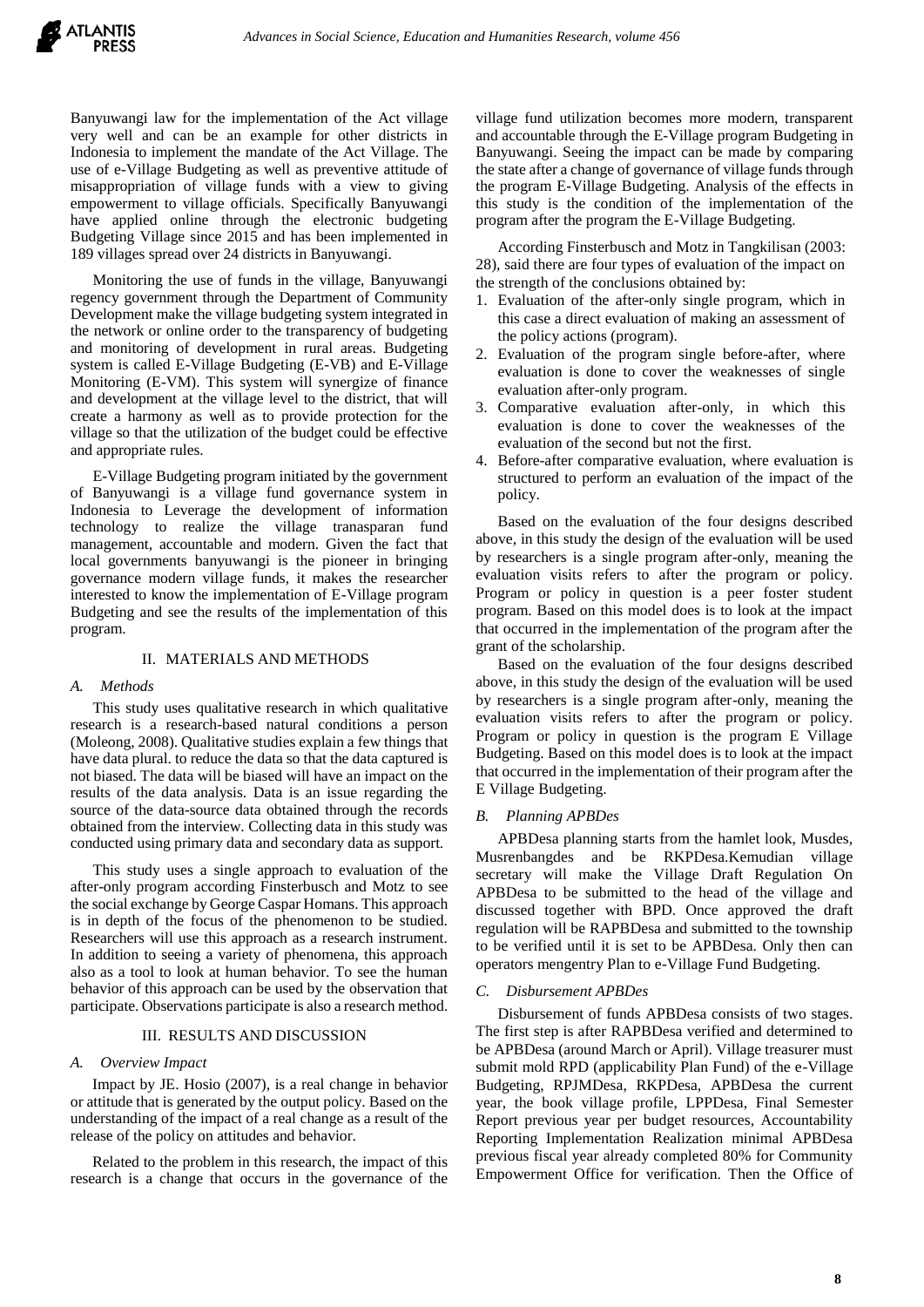

Community Empowerment will give you a recommendation letter disbursement of funds to be submitted to the Agency for Financial Management and Asset (BPKAD). BPKAD also will verify APBDesa back until the first stage liquid funds amounted to 60% through a checking account belonging to the village and the village treasurer can only save in the form of cash amounting to 30% of total expenditure in APBDesa village. If the cash is spent treasurer can withdraw again by the same process coupled with the use of funds disbursement SPJ previously has absorbed 80% minimum for the implementation APBDesa. The process continues until the second phase APBDesa disbursement of 40% of the total APBDesa.

### *D. Implementation and Management APBDes*

For payment APBDesa implementation of Project Management Team must submit a budget plan to the village head as a request for funds. Then the village secretary will verify and approved by the village head. Furthermore, Project Management Team can order goods / services in accordance with the budget plan, and only after the goods / services can come Implementation Team submits a payment request to the head of the village to be signed and submitted to the treasury, which means the village treasurer must pay the order. The operator must change the status of a Letter of Request payment in the e-Village Budgeting be 'approved' and can only be done payment and recording of expenditures in the e-Village Budgeting. Furthermore, Project Management Team must submit a Letter of Request Pay as proof of payment has been made. Administration in the e-Village Budgeting consists of General Ledger, Cash Book Assistant Tax and Bank Book.

### *E. Reporting and Accountability Village Fund*

Reporting APBDesa execution via e-Village Budgeting current year will automatically be arranged together with the administration process, simply add supporting evidence, such as notes and photos. Some of the statements to be made by the treasurer of the village namely Realization Report Implementation APBDesa each semester. The report made no later than the first half of the current year the end of July and the end of the semester report no later than the end of January next fiscal year. Then the realization Accountability Report Implementation APBDesa to the regent through its Community Empowerment each year no later than the end of January next fiscal year. The monthly report form Absorption and Use of Funds report from after the disbursement of funds APBDesa first phase until the end of the fiscal year. This report is done manually and then handed over to the district and then channelled to the Office of Community Empowerment. And lastly Accountability Reports are created manually for the Governing Council has approved the village and the village head.

### *F. Discussion*

E-Village Budgeting greatly assist the work of the village in the implementation of rural financial management, a process that was initially so long and complex can be easily and quickly. The accounts are required in the administration is already available in the e-Village Budgeting and for automatic reporting also arranged together with the

administration process. The level of accuracy is also very high and do not worry about missing documents report the previous years. With an integrated system of financial management make the village via e-Village budgeting more transparent, stakeholders can monitor the use of funds APBDesa to monitor the development activities related to APBDesa.

The background of the application system E-Village Budgeting, starting from the issuance of Law No. 6 of 2014 on the village and the rules of other implementation, the Government give more authority to the village to be able to organize and manage their own household in accordance with the rules of law in force, by which including managing and using village budget provided by the government of Rp 1 Billion. Meanwhile, during this time, before the enactment of Law No. 6 of 2014, in Banyuwangi then there's also the financial management of villages are still far from expectations. Various financial management issues. Some other issues, such as:

- a. The pattern of development planning is still done by only partially limited for the fiscal year running, causing delays in the construction of the village;
- b. Limited ability of the human resources (HR) personnel in the village in terms of administration and governance in the field of financial management of the village, so it can have an impact on risk management and there is accountability;
- c. Still limited financial capacity of the village to accommodate the aspirations of the community to the fullest in budgeting. The village government tends budgeted program of activities with incremental budgeting method that is based on the situation and the facts, so the impact on the activities carried out to be less scalable, even indicated \ overlaps between the activities of the other activities;
- d. Their demands for transparency and accountability in the management of village finances, prompting the village government to the village is able to provide financial data in an orderly and accountable;
- e. There is less than 10% of village which sends Responsibility Report in a timely manner.

To overcome these problems, the government of Banyuwangi through the Department of Community and Village Government felt the need for a new innovation in financial governance that can provide convenience for the village government in carrying out its activities in finance, from planning, administration, budget changes, accountability and financial reporting of the village. Which was made a tool to facilitate the village government in managing its finances, named (Electronic Village Budgeting / E-Village Budgeting).

E-application system Village Budgeting is a new innovation created by the Government of Banyuwangi in terms of financial governance of the village government. System E-Village Budgeting can be regarded as an innovation because it is a method or a new approach that is used as the solution of the existing problems, the problems in the financial governance of the village government so that future financial governance villages Banyuwangi be better than ever, In addition, E-Village Budgeting aims to increase